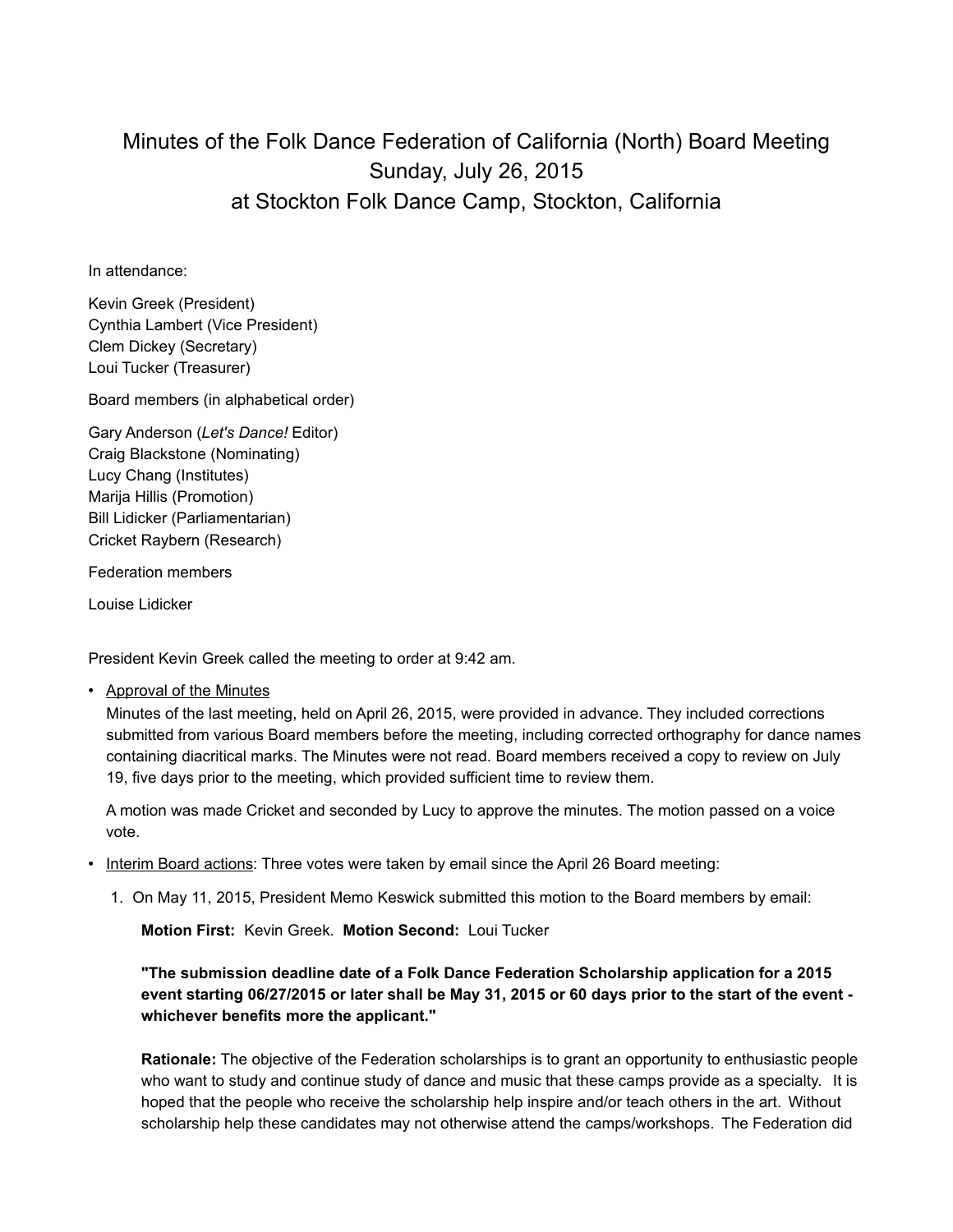not publicize the scholarships enough this Spring but, following an email announcement the first week of May, we are now beginning to receive promising candidates. It doesn't serve our community, the Federation, or these summer camps to now disappoint applicants and tell them that they cannot receive the scholarships this year because of a deadline technicality that we can excuse. We should continue to accept applications until May 31 and still publicize scholarship openings for the open date. In the future we should consider extending the deadline as needed and publicize the openings repeatedly and much earlier in the year.

On May 13, Memo wrote that the motion had passed:

There are 17 members of the BOD. Therefore, the BOD vote for the following motion passed: 9 (yes) 4 (no) 4 (no response)

2. On May 28, Lucy Chang asked that the current year Scholarship Fund be increased from \$1200 to \$2000. On May 31, Memo wrote that the increase had been approved:

The vote to increase the Scholarship funding budget from \$1200 to \$2000 has passed in the AFFIRMATIVE !

3. On June 1, Lucy asked that the current year Scholarship Fund be increased by \$400 to fund a sixth applicant:

Yesterday, we received another applicant whom the Scholarship Committee would also like to award \$400 to a week long summer camp.

On June 3, Lucy reported that the additional funding had been approved:

The Scholarship Committee thanks you for your speedy review of our request for an additional \$400 in funding for the 6th applicant. The results were 13 unconditional AYE, 2 conditional Aye, No Nay, and 1 did not vote. The request is approved. Thank you.

- Committee changes
	- 1. Communications: Kevin Greek has appointed Susan Gregory as interim chair of the Communications Committee. There was discussion about clarifying the difference between the Publicity Committee and the Communications Committee. Loui Tucker enumerated three areas to be covered: print flyers and publications, online publications, and meetup.com presence.
	- 2. Scholarship: Kevin Greek has appointed Gary Anderson as chair of the Scholarship committee; Gary has appointed Connie Hull to the committee.
	- 3. Institute: Lucy Chang has succeeded Denise Heenan as chair of the Institutes Committee. Lucy has appointed Claude and Susan Akana to the committee.
- Officer's Ball

Loui included a written proposal for the Officers' Ball: that it be held at the Albany Veterans Memorial Hall. The hall has previously been used for the President's Ball, can accommodate at least 100 people, and is at least as large as the Livermore Veterans Hall. Loui and Marija confirmed that parking was adequate. Loui noted that an Albany city ordinance prohibits music after 10:00 pm. Loui stated that we currently have the hall reserved from 1:00 pm to 11:00 pm., but may want to reserve it earlier in order to decorate and to accommodate a 1:00 pm. starting time. The Albany hall will also be used for Statewide in 2016; using it for the Officers' Ball will introduce the hall to dancers and should draw more people from San Francisco and the North Bay.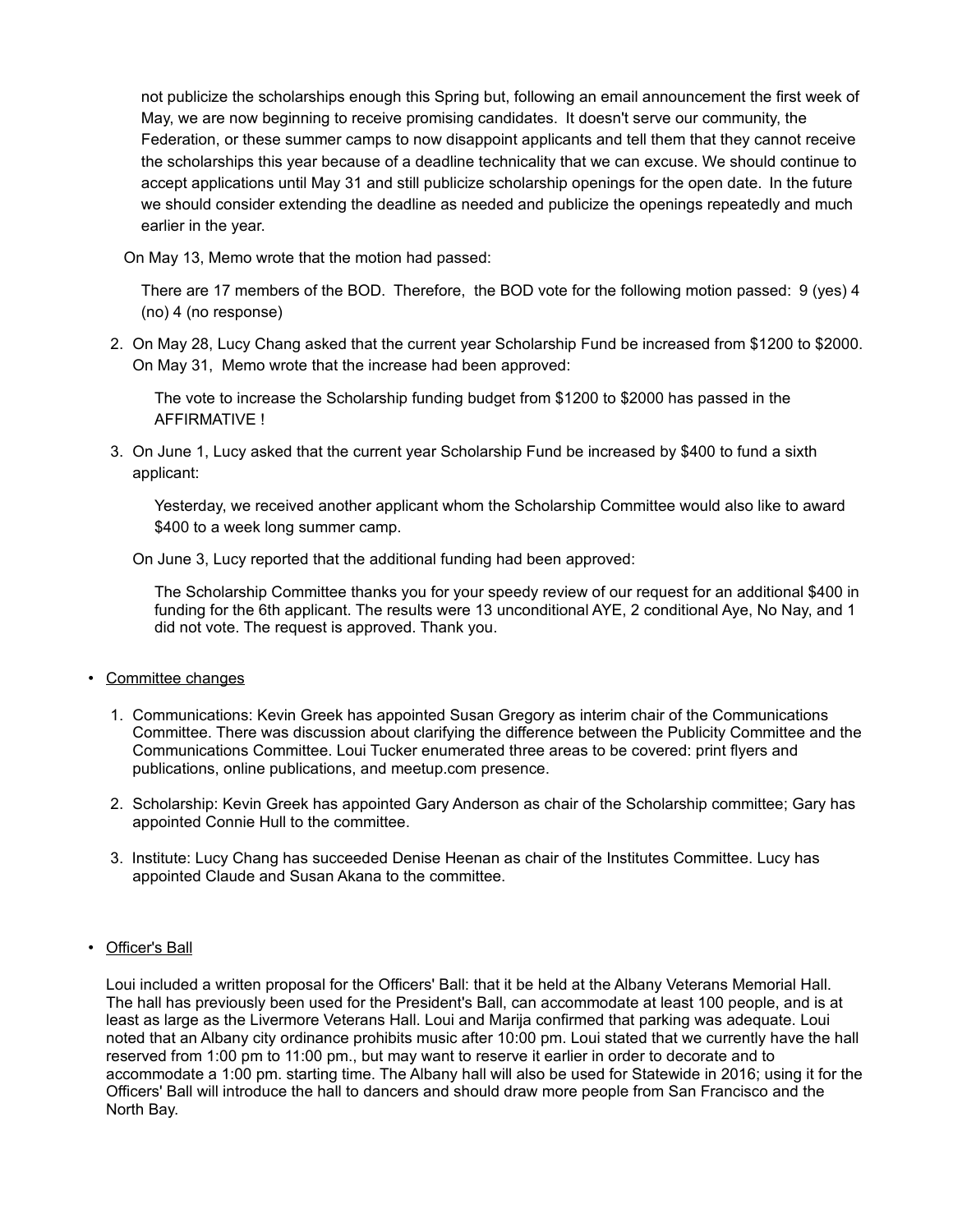The date was missing from the proposal; Loui stated that the date should be Saturday, October 24.

President Kevin volunteered to coordinate the Officers' Ball. Loui provided Kevin with a list of Board members who would help: Lucy to arrange the Institute (teachers), Loui to obtain the hall, and Susan Gregory to produce flyers. Loui also has a list of people who Kevin can ask for help in decorating, and providing food and beverages.

Loui and Lucy had created a planning checklist for past events, but we can also create a new checklist.

The Board agreed on the need for a save-the-date flyer, and that the dance should have a theme (Loui and Sabina Zappe suggest "Dance Buffet"). We cannot create a full-page flyer until Susan returns from Europe. Loui will get publicity to Gary by Aug 2 for *Let's Dance!*

Cricket noted that for next year we should get a full-page flyer in the August issue of *Let's Dance!*

Bill noted that the checklist should have dates on it.

Craig proposed that we invite Bill Cope again to provide music, and the Board consensus was that we should do so.

Loui Tucker noted that in the future we should start looking for venues no later than January.

- President's Report (Kevin, written report included)
	- Bay Area Dance Week

The written report contained a summary of Bay Area Dance Week poll results. Kevin said that he would like the Federation to participate again next year, as it didn't cost much and a lot of people did participate. Marija noted that folk dancing had more presence in Dance Week this year than it did last year.

• Reduced dues for out-of-state members

Kevin solicited comments on the suggestion. The consensus was that we should not reduce dues, as outof-state subscribers enjoy the same benefits as in-state subscribers. Loui noted that individual hardship cases could be provided at reduced cost, or paid for by another member.

• Proposal to rename Publications/Communications Committee to Social Media Committee

Kevin opined that Communications is like "social media." Loui added that Publications is traditionally "physical advertising media", while Communications is letters and outreach. Loui asked whether a rename or merge would require by-laws change. No one was sure. Craig noted that we should not merge the functions simply because the same person (Susan) currently chairs both.

Loui proposed that Communications include Facebook, the Web pages, and meetup.com presence, and suggested that we approach people who were volunteering for similar Stockton functions. Cricket and Cynthia may approach another interested person. We need to let people know that they will not be left do do the work alone.

Lucy asked if there was a Standard Operating Procedure manual for Communications. Loui didn't think there was one.

• Treasurer's Report (Loui) - written report included.

During the President's report we realized that the Treasurer's report had been accidentally omitted from the printed agenda.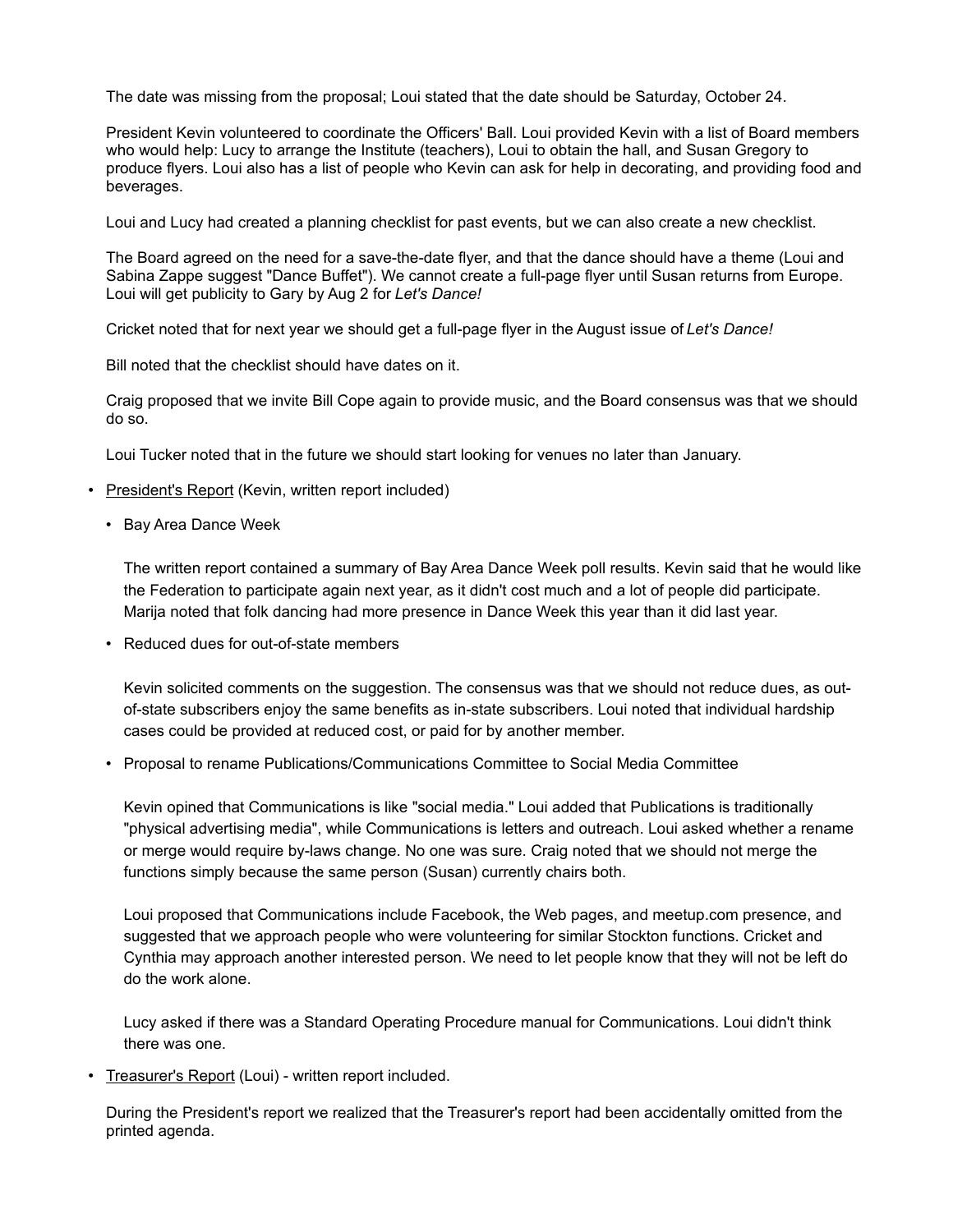Clubs added to our insurance policy pay an up-front charge, which improved our balance, and the charge has increased due to adjustments of risk factors (based on number of people at an event multiplied by the frequency of events).

There was not a lot of activity, and we are on-budget for this time of year.

• Vice President's Report (Cynthia)

There is a date for the Camelia Festival, but no teachers are available. We may introduce Newer Dancers Festival, or Family Dancers Festival in order to attract younger dancers. Loui noted that Steve Kotansky did a fabulous job of "winging it" when a group of young dancers showed up this year.

• Institutes (Lucy) – written report included.

Claude and Susan Akana joined the committee, as noted above. The Committee is looking for teachers for Heritage Festival and Officers Ball.

- Scholarship (Lucy, past chair and Gary, current chair) written report included.
	- This year saw six really strong applicants, and six scholarships were awarded. We are happy to see a variety of camps. Last year saw not nearly as many applicants. Three of the applicants were first-timers at the camps they attended. (Lucy)

Several policy points were made and not disputed:

- The Camps need not be in California. (Lucy)
- The extra budget this year does not establish a precedent. (Bill)
- The approval of all six applicants does not establish a precedent for approving all scholarship applicants in future years. There must be a review, and checks and balances. Two years ago a poor application was declined. (Bill and Lucy)
- There is no limit on the number of approvals; it is at the discretion of the committee chair, who is also guided by the budget. (Cricket, Bill)
- The Committee does give thought to each application, identifies inconsistencies and holes in the applications, and corresponds with the applicants, all in an effort to properly use the money. If there is not enough money, the committee will correspond with the board. (Lucy)
- Scholarships are typically 50% of an event's cost, but the percentage is a guideline, not a rule. (Bill, Lucy)
- The written report proposes a Scholarship Ball. (Gary)

Two specific ideas for fundraising in conjunction with a dance program were suggested:

- A donation to place a dance on the program worked in Sacramento. (Cynthia)
- A raffle could be held for the opportunity to place a dance. (Cricket)
- Restricted funds no longer need to be kept in a separate account (Cricket).
- Gary would like to see more than 50% funding, or more flexibility. Lucy suggested a cap, i.e. 50% of cost up to a limit.
- Editor (Gary)

We receive good reports from Peninsula and Sacramento Councils and from Berkeley. We need someone for North Bay.

• Promotions (Marija)

The package included a proposed form for "Folk Dance Promotion Fund Grant Application," and Marija solicited requests for changes and corrections. Several suggestions were offered:

• Include the monetary limit (\$2000) on the form. (Gary, Lucy)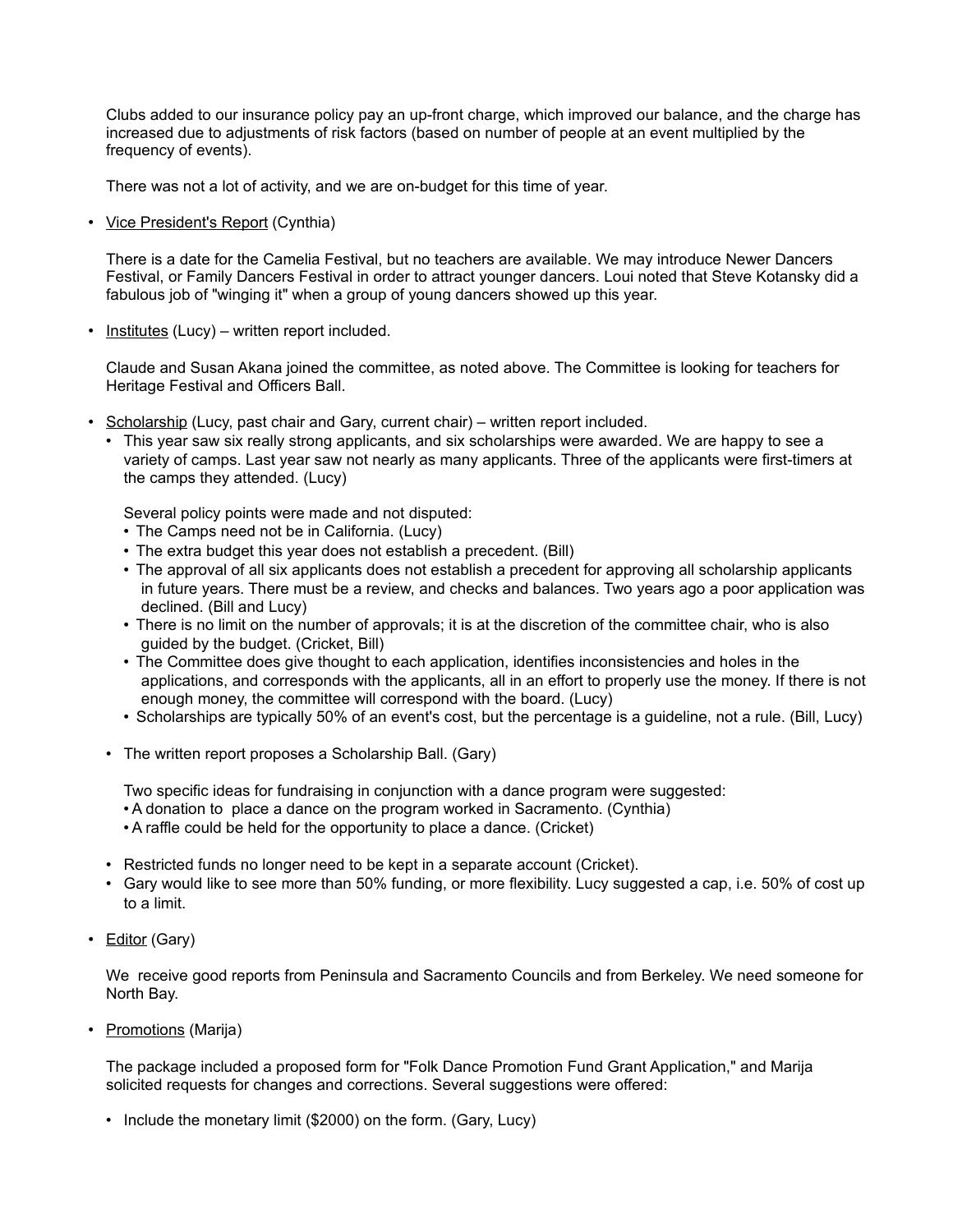- Add links to other grant offerings. (The current wording on the application form is meant to encourage people to apply elsewhere and for us to discover other sources of funding, not to require a list of other grants.) (Loui)
- Always have a printed form, for non-web people. (Gary)
- Print a flyer on one side, and the form on the other side. (Cricket)
- Move the application button to the bottom of the web page, to encourage people to read the page. (Loui)
- Distinguish travel grants from other grants. People may not realize that both are available, but perhaps from separate grantors. (Bill)
- Statewide 2016 (Marija and Berkeley Folk Dancers)
	- The band, hall, and teachers are all booked.
	- A save-the-date flyer has been produced.
	- We should target the December issue of *Let's Dance!* for the complete announcement, and consider an early-bird discount (Loui)
	- The date and location were announced after the Talent Show at Stockton Week 1, and we will do same for Week 2.
- Research (Cricket)

Cricket thanked Bill for exceptional research in dances published in *Let's Dance!* People have requested two dances per issue, but that would require three or four more people, plus space in the publication. We try to include one dance per issue, and sometimes two.

Cricket described the guidelines for participation in the Research committee:

- Attendance at Stockton not necessary; dances can come from other festivals, e.g. the Camelia Festival.
- Physical meetings of the Research Committee are rare: perhaps once every three to four years. Most work is done through e-mail.
- Notes can add styling, and items learned in teaching. Errata produced during Stockton Camp are limited to corrections, and not expansion.
- The Stockton Research committee is a subset of Federation Research Committee.
- *Let's Dance!* notes are generally more complete than Stockton syllabi notes.
- *Let's Dance!* notes are indexed on the web site (Loui)
- We have discovered that earlier copies of *Let's Dance!* had inserts (slightly larger sheets, without page numbers) with dance notes. The inserts were typically removed by the recipients, or fell out. (Loui)
- An on-going project is incorporating *Let's Dance!* errata into Stockton syllabi, The project works backward from the present and has reached 2005.
- Parliamentarian & By-Laws Report (Ad-Hoc) (Bill)

Kevin stated that Bill and all other committee chairs have been reappointed, except as otherwise noted, such as the Institutes Committee.

- Nominating Committee (Craig) No report.
- Insurance (Ken Day/absent) written report included.
- Membership (Alicia LaFetra/absent) written report included.

Some individual lapsed members were discussed. One has died, one had moved to exclusively Israeli dancing, and a third will be rejoining.

The format of the membership report suggested that Libraries with *Let's Dance!* subscriptions are members. They are, and have a vote. Loui will ask Alicia to provide a list of libraries. (Loui)